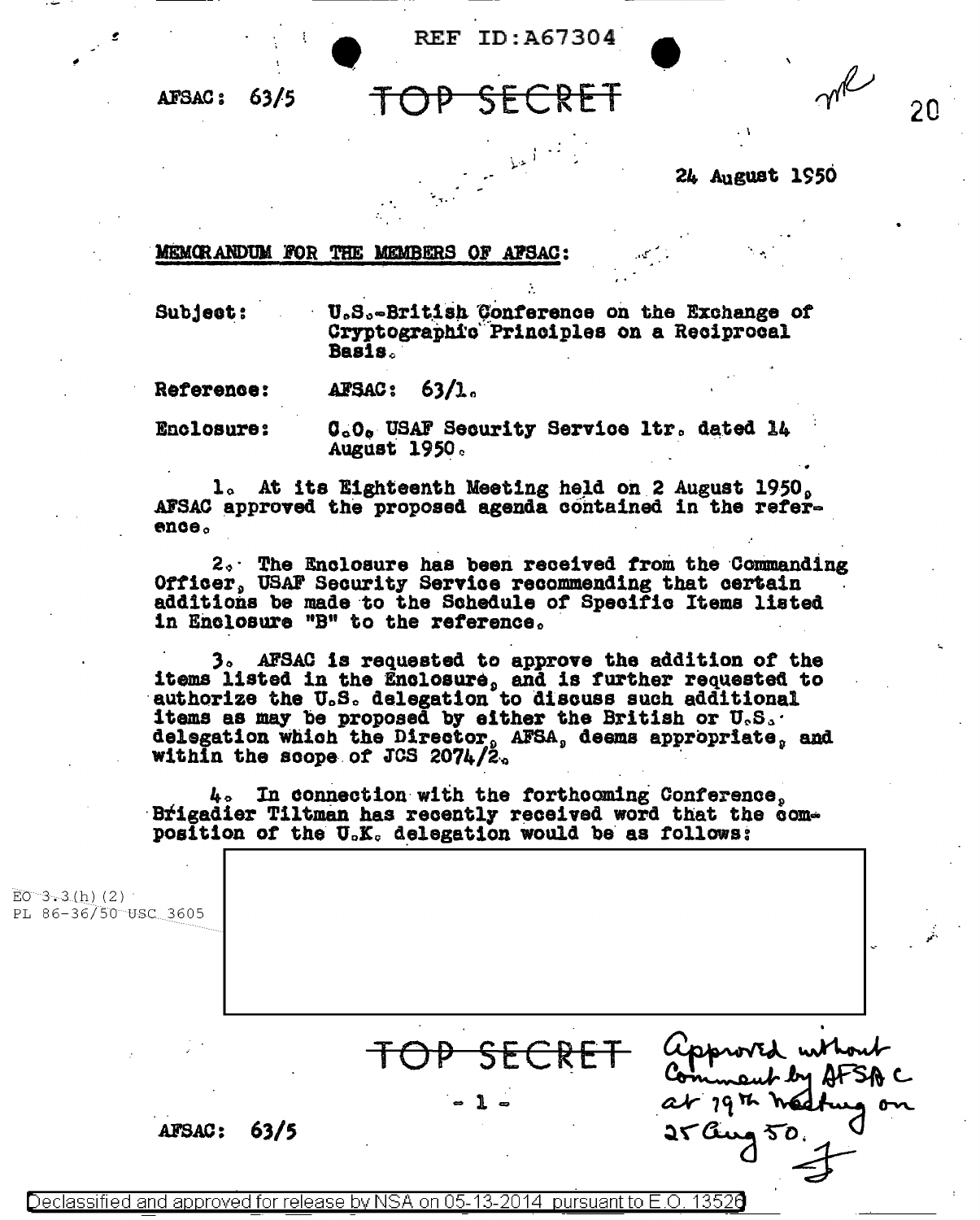

It is anticipated that the party will sail from London on 14 September 1950.

 $\epsilon$ . Stone

EARL E. STONE Rear Admiral, U.S. Navy<br>Director, Armed Forces Security Agency.

## AFSAC: 63/5